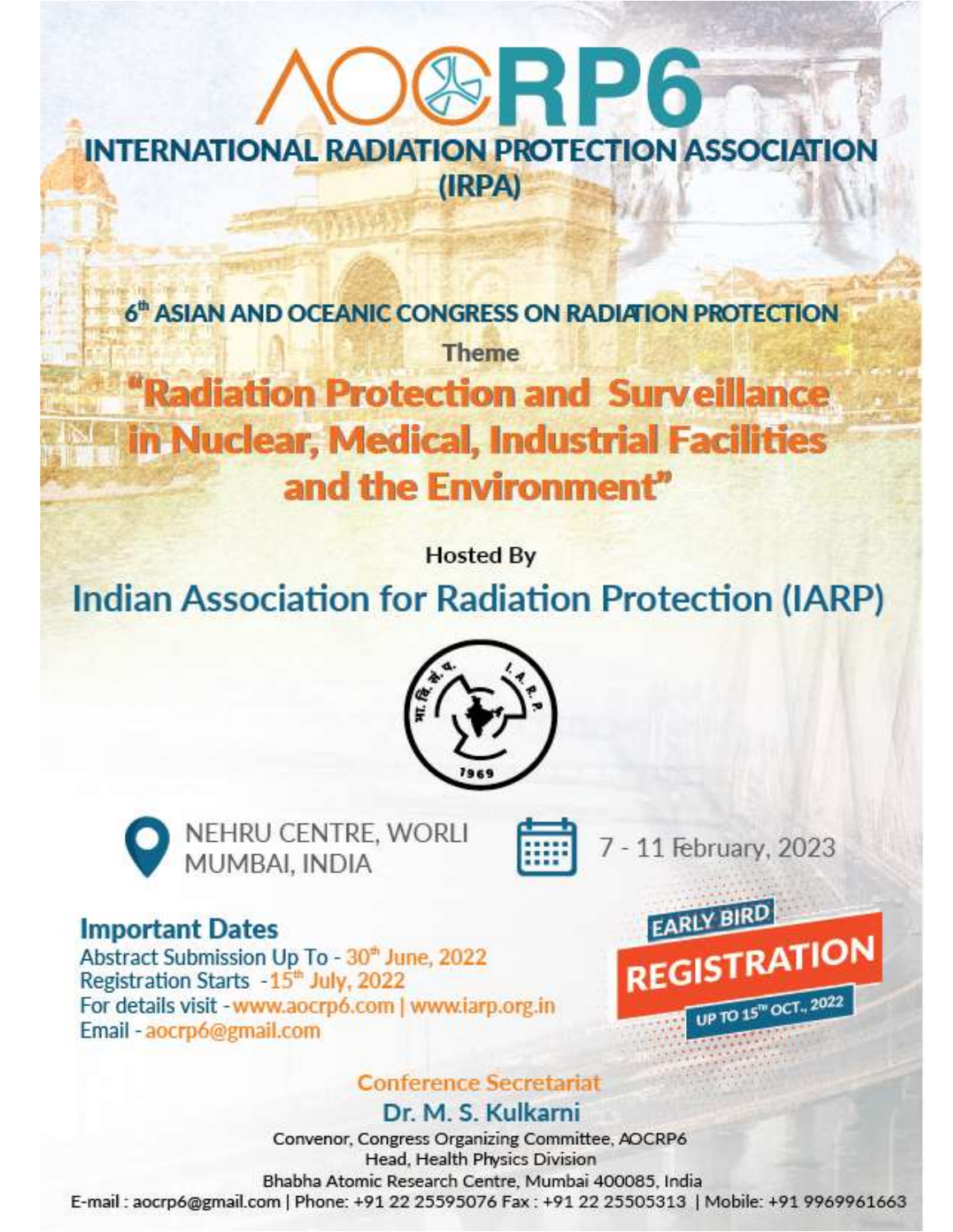## About Congress

The Indian Association for Radiation Protection (IARP) is proud to host the International Radiation Protection Association's (IRPA's) Regional Congress for first time in India. Asian and Oceanic Congress for Radiation Protection (AOCRP6) will be held during February 07-11, 2023 at Nehru Centre, Worli, Mumbai, India. The theme of the Congress is "Radiation Protection and Surveillance in Nuclear, Medical, Industrial Facilities and the Environment". The congress in general, will consist of inaugural session, panel discussion, invited talks, refresher courses, oral and poster presentations. More than 500 delegates including eminent international and national radiation protection professionals are expected to participate in the congress.

## About IARP

The Indian Association for Radiation Protection (IARP), a Non-Governmental Organization (NGO) of radiation protection professionals in India, was registered in 1968 under the Public Trust Act, 1950. The association has a large membership comprising of specialists and users of natural and man-made radiation sources. The Association is an affiliate of the International Radiation Protection Association (IRPA) since May, 1970. The Association has six chapters in different regions of the country.

The aim of IARP is to bring about proper awareness of the benefits of ionizing radiation amongst their users in particular and the public in general. IARP encourages adoption of appropriate means/procedures for avoiding or reducing radiation exposure in the applications of ionizing radiation and nuclear technology in the country, such as power generation, industry, medicine, agriculture, scientific research etc., thereby maximizing the benefits to the society. It provides a forum for communication and exchange of information amongst specialists in the field of radiation protection and related disciplines in the country and with their counterparts in other countries. IARP conducts training courses to cater to the requirement of trained manpower in the industrial applications of radioisotopes in industry and research. The IARP publishes an open access web-based quarterly journal "Radiation Protection and Environment" (https://www.rpe.org.in/). IARP has been serving the national and international scientific community for the past 55 years by organizing international, national and regional conferences and workshops in the field of Radiation Protection and Safety.

## About Congress Theme

Radiation safety is given highest priority at different stages of operation in nuclear, medical and industrial applications of radiation technology. Radiological safety aspects are implemented at each phase using the latest techniques and methodologies based on the international/national guidelines. In the past decade or so, variety of systems and methods have been developed in the field of radiation protection and surveillance including release of new ICRP publications. Development of software solutions for radiation protection programs have also played a key role in overall control of radiation exposure at work places. In view of these developments over the past decade, AOCRP6is devoted to the congress theme of "Radiation Protection and Surveillance in Nuclear, Medical, Industrial Facilities and the Environment".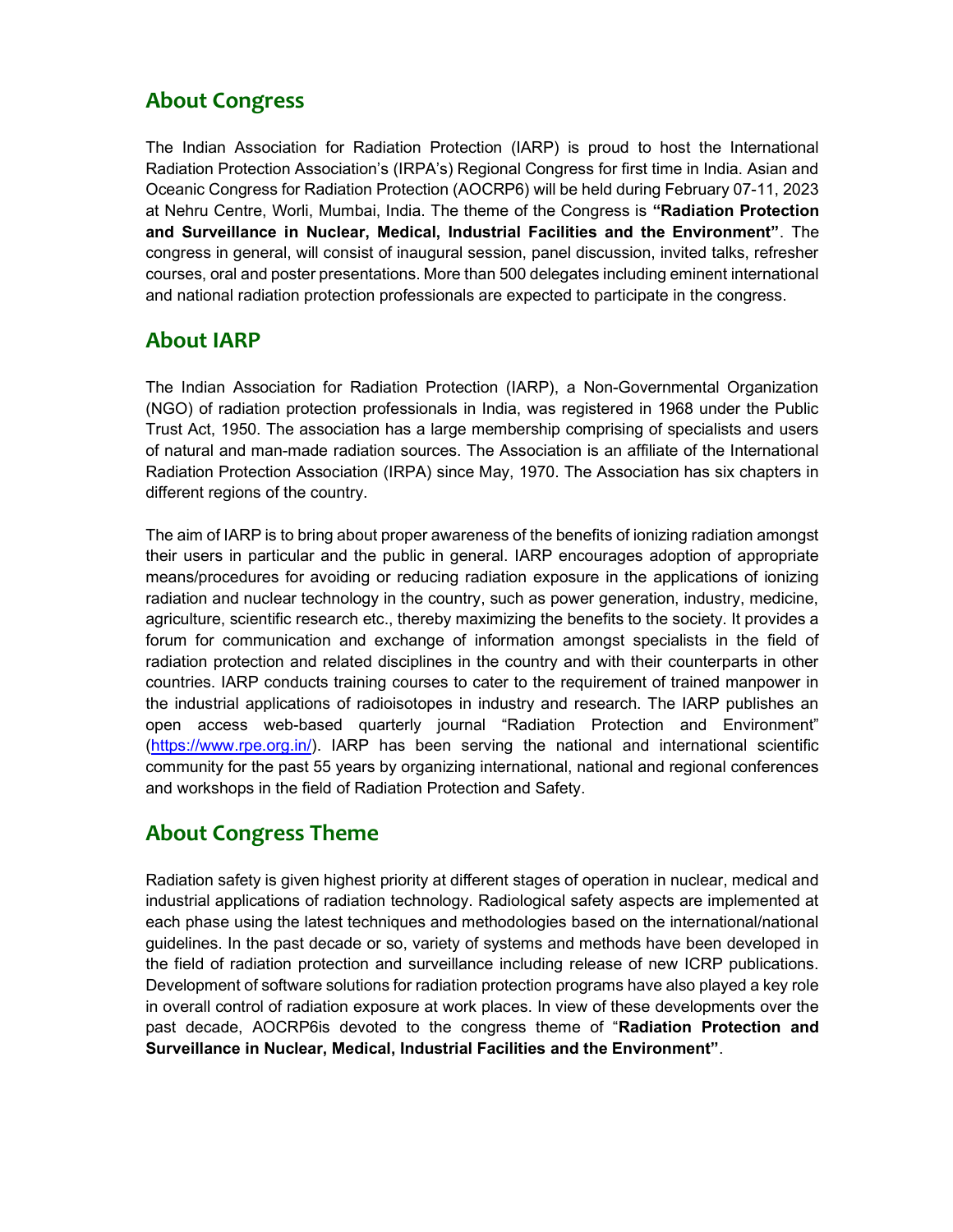The major thematic areas to be covered are: Foundation Topics on Radiation Protection Philosophy and Risk Estimates, Radiation Safety and Protection in Nuclear, Medical and Industrial Facilities, Radiation Dosimetry, Nuclear Instrumentation and System Development, Environmental Monitoring and Assessment, Existing Exposures, Emergency Preparedness and Response, and Regulatory Framework: System of Protection, Standards and Regulation. This congress is a forum for all the stakeholders including researchers and policy makers to discuss various safety issues related to the developments in radiological and environmental safety of nuclear and radiation facilities.

## About Location

Mumbai (Maharashtra State) is on the west coast of India. Mumbai is built on what was once an archipelago of seven islands: Isle of Bombay, Parel, Mazagaon, Mahim, Colaba, Worli, and Old Woman's Island (Little Colaba). Mumbai, previously known as Bombay, is one of the most populous and biggest cities of Maharashtra. It is also popular as the entertainment and financial capital of India. There are several attractions in Mumbai like a walk around the streets of Colaba or near Churchgate, many monuments like Chhatrapati Shivaji Terminus, Flora Fountain, High Court, Taj Hotel, Gateway of India, CSM Museum and also the Asiatic Society. The ideal time to visit the city is January to March and November to December.

AOCRP6 is being held at Nehru Centre, Worli, Mumbai. Nehru Centre was conceived in 1972 as living testament and monument of faith in India's former Prime Minister Jawaharlal Nehru's vision and encouragement in the field of Science and Technology. The site is located near the famous shrine of Haji Ali Dargah and Mahalaxmi Race Course. Chhatrapati Shivaji Maharaj International Airport (CSMIA), Mumbai is around 20 km from Nehru Centre. Prepaid Taxies are available at most of the railway stations and the airport.

#### For International participants

Eligibility criteria for VISA for International travelers visiting India to attend congress are as follows:

- $\checkmark$  Applicant's passport should have at least six months validity at the time of making application for grant of e-Visa.
- $\checkmark$  International Travelers should have return ticket or onward journey ticket, with sufficient money to spend during his/her stay in India.

For visa details visit: https://indianvisaonline.gov.in/evisa/tvoa.html

Apply for e-VISA: https://indianvisaonline.gov.in/evisa/Registration

Dr. B. Venkataraman Dr.M.S.Kulkarni Dr. S Murali President, IARP & Vice President, IARP & Secretary, IARP&

Chair, AOCRP6 Convener, AOCRP6 Co-Convener, AOCRP6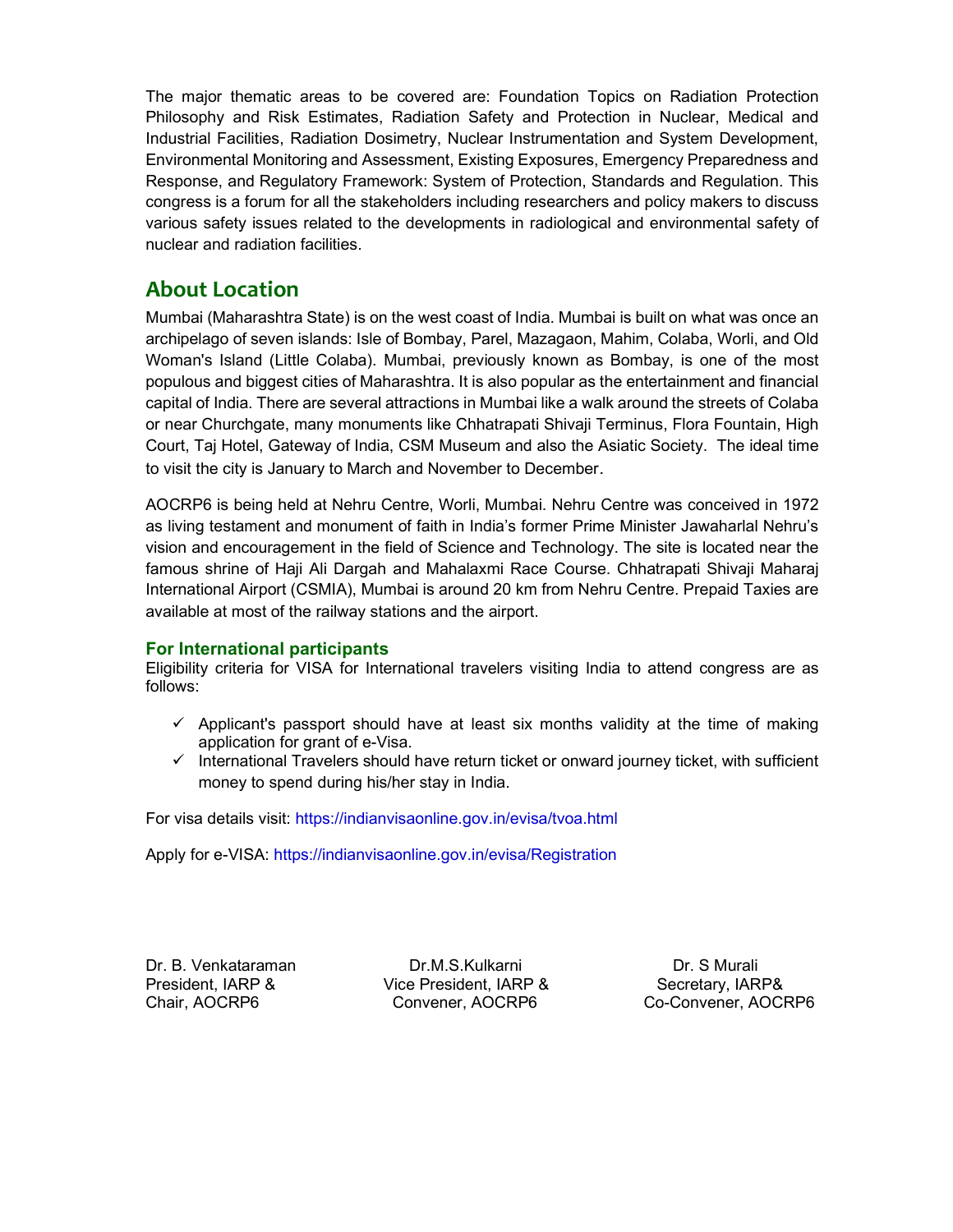## Scientific Programme

The scientific programme of the congress will include keynote addresses, Panel Discussions, Invited Talks, Proffered Papers, Posters and Technical Exhibition.The major scientific thematic areas to be covered at the congress are listed below:

#### Topic 1. Foundation Topics on Radiation Protection Philosophy and Risk Estimates

- T1.1 Health effects, risk assessment of radiation including biological mechanisms and exposure characteristics
- T1.2 Radio-ecology, processes influencing radionuclide transfers and stress to the receptors
- T1.3 Social, psychological and economic impacts of radiation exposure situations
- T1.4 Perspectives from ethics, social sciences and humanities
- T1.5 Tools and quality criteria for epidemiology and radiation risk assessment
- T1.6 Integrated approach to assess radiological risk to biota
- T1.7 Education & Training

#### Topic 2. Radiation Safety and Protection in Nuclear Facilities

- T2.1 Mining and mineral processing and implementation of circular economy
- T2.2 Nuclear power plants (including research reactors)
- T2.3 Nuclear fuel cycle facilities
- T2.4 Transport of radioactive materials, and waste management and disposal
- T2.5 Decommissioning

#### Topic 3. Radiation Safety and Protection in Medical and Industrial Sectors

- T3.1 Radioisotope facilities (including sealed sources & radiation facilities)
- T3.2 Design and radiation safety in medical, industrial and accelerator facilities
- T3.3 Radiation metrology and standards
- T3.4 Radiation safety during diagnosis and treatment of patients
- T3.5 Beneficial applications of radiation technologies
- T3.6 Medical and industrial application of Non-Ionizing Radiations (NIR) and their protection standards and regulations.

#### Topic 4. Radiation Dosimetry (External, Internal and Biological)

- T4.1 Measurements and assessment of radiation in workplace environment
- T4.2 Internal contamination monitoring, biokinetic models and dose assessment
- T4.3 Personnel monitoring
- T4.4 Numerical and computational methods
- T4.5 Retrospective dosimetry and medical management

#### Topic 5. Nuclear Instrumentation and System Development

- T5.1 Radiation detectors and monitoring systems
- T5.2 Monitoring methodology and strategy
- T5.3 Newer types of radiation detectors, systems and tools
- T5.4 Spectrometric techniques
- T5.5 Artificial Intelligence and Machine Learning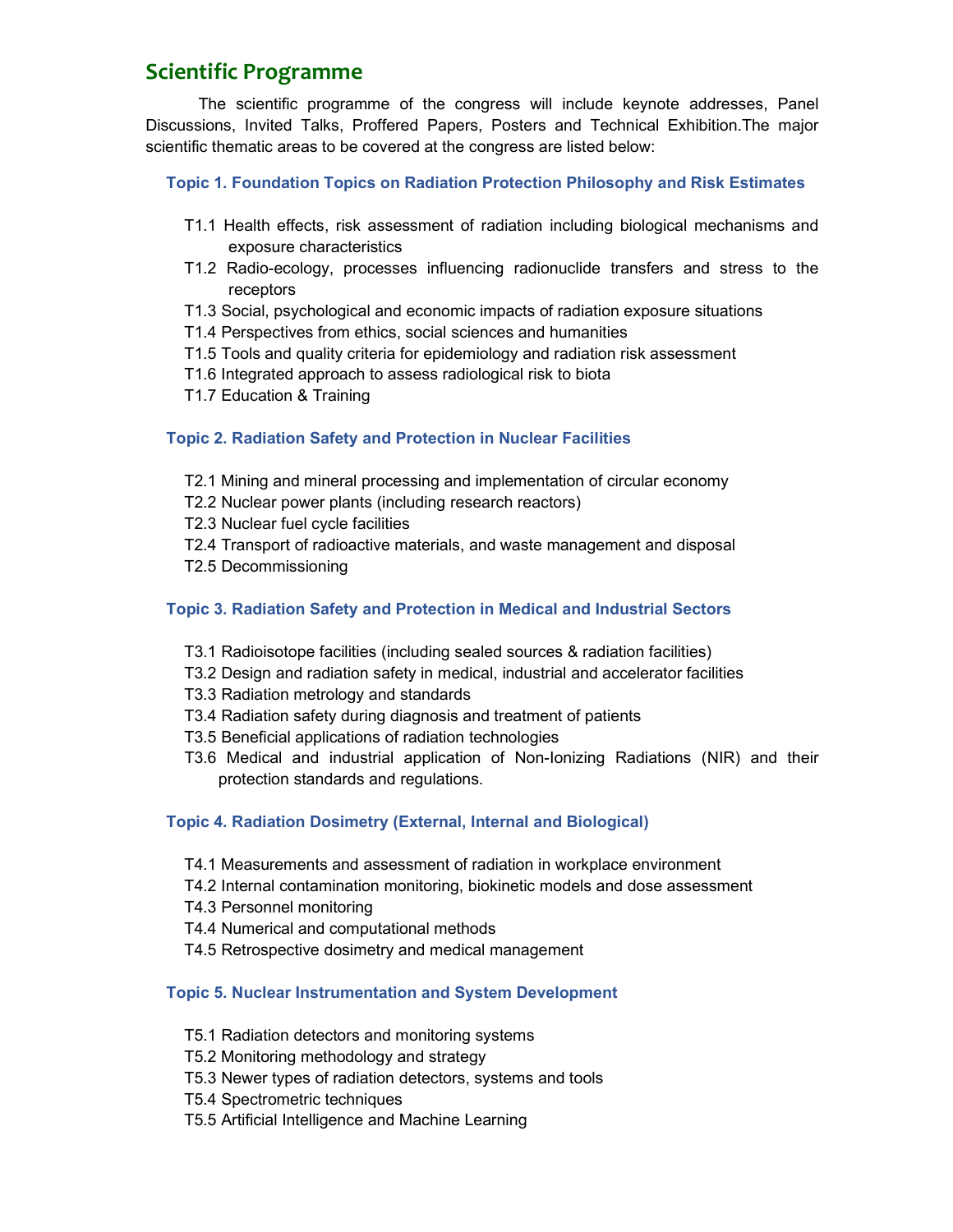#### Topic 6. Environmental Monitoring and Assessment

- T6.1Environmental radioactivity measurements: Radionuclide fate and behaviour in terrestrial, atmospheric and aquatic environment
- T6.2 Processes controlling distribution of radionuclides in marine environment
- T6.3 Meteorological studies, environmental modelling and dose assessment
- T6.4 Radioisotope techniques and research in climate change studies
- T6.5 Environmental sampling, criterion and strategies

#### Topic 7. Existing Exposures

- T7.1 Radon and thoron
- T7.2 Terrestrial radiation and radionuclides in ground water
- T7.3 Cosmic radiation including space
- T7.4 Public exposures from Naturally Occurring Radioactive Materials (NORM) and Technically Enhanced Naturally Occurring Radioactive Materials (TENORM)
- T7.5 Legacy sites of radioactive contamination

#### Topic 8. Emergency Preparedness and Response

- T8.1 Implementation of international standards and of national regulations for emergency preparedness, response, and recovery
- T8.2 Assessment of the radiological and public health consequences, management of occupational and public exposures, including lessons learned from past accidents
- T8.3 Emergency exposures assessment and management (occupational and public)
- T8.4 Human health consequences and countermeasures (medical and public health)
- T8.5 Management of contaminated goods and waste, remediation strategies and the transition from an emergency to an existing exposure situation
- T8.6 Emerging trends in nuclear security and forensics

#### Topic 9. Regulatory Framework: System of Protection, Standards and Regulation

- T9.1Implementation and application of justification and optimization principles in radiological protection
- T9.2 International and national regulatory guidelines
- T9.3 Protection standards for special populations (including pregnant women, children, carers and comforters)
- T9.4 Influence of dose response models on standards and regulations (assessing risks at low doses and dose rates)
- T9.5 Future developments in the system of radiological protection
- T9.6 Industrial hygiene and safety practices in radiation facilities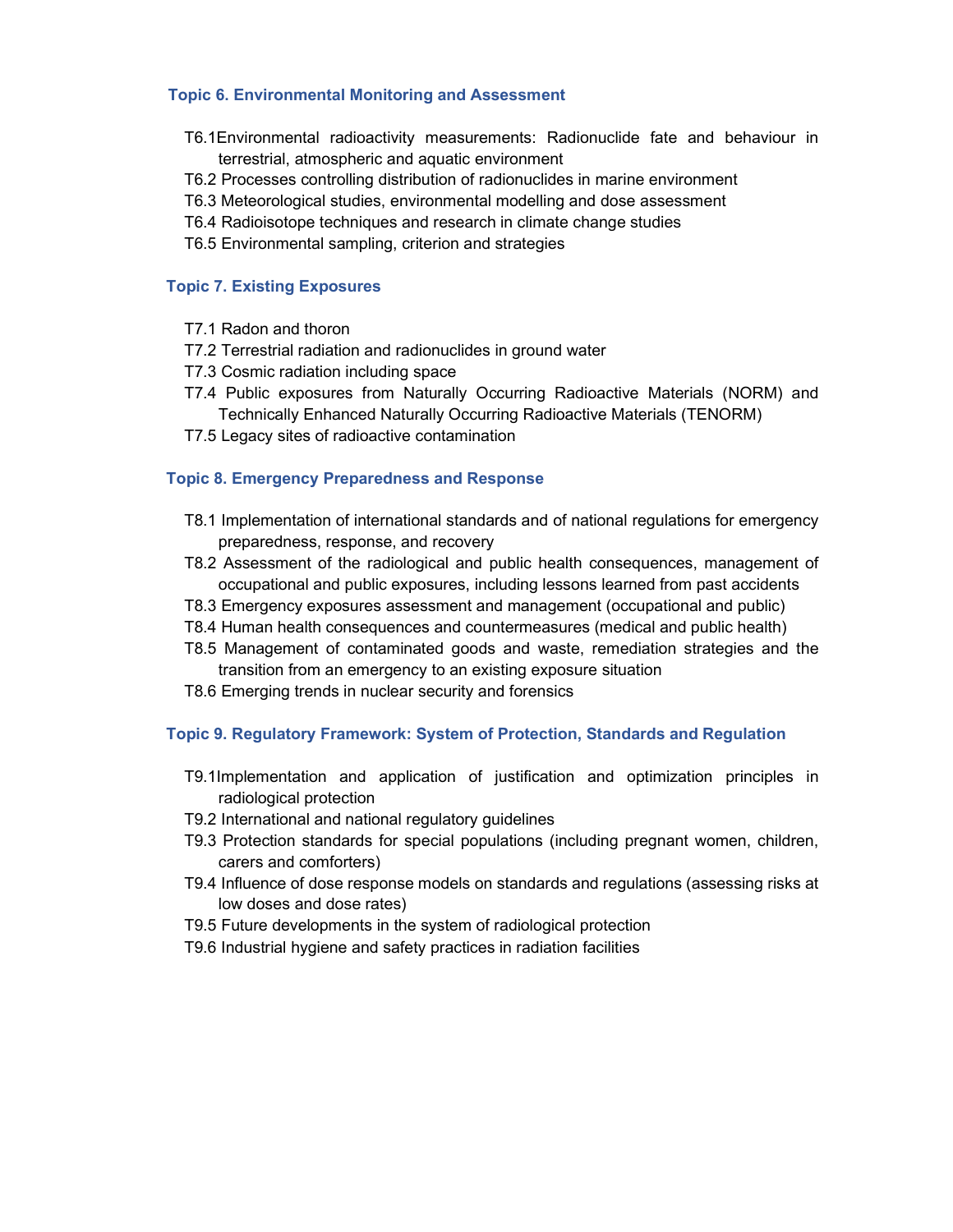#### PATRONS

| Chai<br>Dr. K.N. Vyas             |       |
|-----------------------------------|-------|
| Dr. Ajit Kumar Mohanty            | Direo |
| Mr. G. Nageshwar Rao              | Chai  |
| Dr. S. Somanath                   | Direc |
| Dr. Werner Rühm                   | Chai  |
| Dr. Borislava Batandjieva-Metcalf | Secr  |
| Dr. Bernard Le Guen               | Pres  |

rman, AEC & Secretary, DAE ctor, BARC rman, AERB tor, ISRO rman, ICRP etary, UNSCEAR ident, IRPA

#### INTERNATIONAL ADVISORY COMMITTEE

| Vice-chair, ICRP |
|------------------|
| Secretary, ICRP  |
| C2 Chair, ICRP   |
| <b>IAEA</b>      |
| ARPS, Australia  |
| JHPS, Japan      |
| President, AOAR  |
| ILO              |
| <b>WHO</b>       |
| Director, IGCAR  |
|                  |

Secretary, ICRP C2 Chair, ICRP **IAEA** ARPS, Australia JHPS, Japan President, AOARP WHO Director, IGCAR & CMD, BHAVINI (Convener)

### CONGRESS ORGANIZING COMMITTEE

Mr. C. S. Verghese ED, AERB Dr. D. Srivastava Chief Executive, NFC Dr. Sumit Som Director, VECC Dr. Shankar V. Nakhe Director, RRCAT Mr. C.K. Asnani CMD, UCIL Mr. D. K. Sinha Director, AMD Mr. Sanjay Chaubey CMD, ECIL Dr. R.A. Badwe Director, TMH Dr. T. Ghanty Director, BSG, BARC Dr. S. Kannan Director, RC&IG Dr. D. Ponraju AD, HSEG, IGCAR Dr. B. K. Sapra Head, RPAD, BARC Dr. A. Vinod Kumar Head, EMAD, BARC Mr. Probal Chaudhury Head, RSSD, BARC Mr. Alok Shrivastava Head, IHSS, BARC Mr. Pankhaj Khot AD, HSE, NPCIL Dr. S. Murali RSSD, BARC Dr. Pramilla D. Sawant RSSD, BARC,

Dr. D. K. Aswal Director, HS&EG, BARC Mr. Clement Verghese Chairman, BSC, BARC Dr. N. Karunakara **Head, CARER, Mangalore University** Dr. M.S. Kulkarni Head, HPD, BARC, (Convener)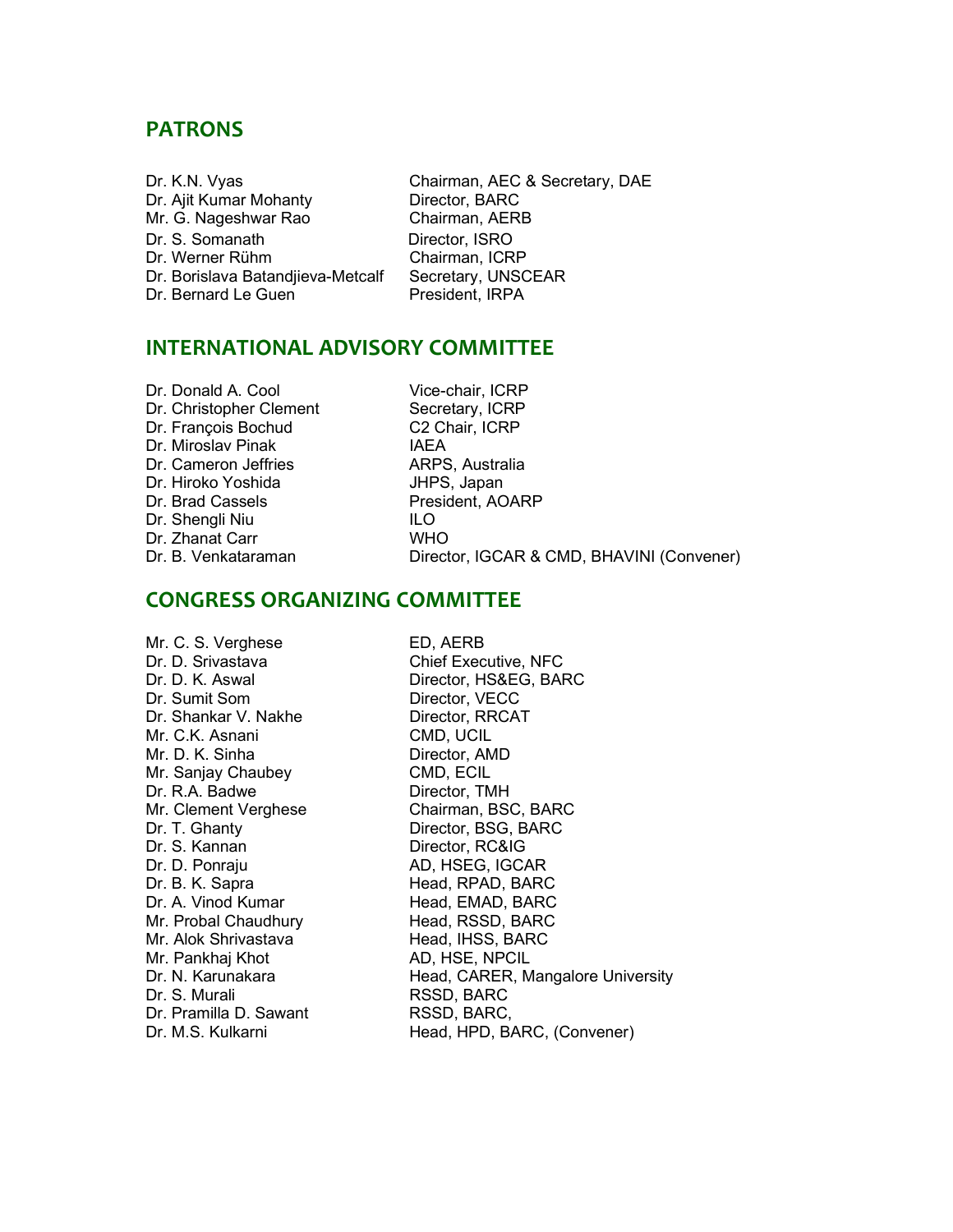#### SCIENTIFIC PROGRAMME COMMITTEE

Mr. Probal Chaudhury Head, RSSD, BARC Dr. A. Vinod Kumar Head, EMAD, BARC Dr. Brad Cassels **President, AOARP** Dr. Cameron Jeffries **ARPS**, Australia Dr. Hiroko Yoshida JHPS, Japan Dr. Palani Selvam RP&AD, BARC Mr. K. Venkataramana **HS&EG, NPCIL** Mr. S. K. Pawar AERB Dr. R.B. Oza RSSD, BARC Dr. Pramilla D. Sawant RSSD, BARC<br>Mr. G. Ganesh HPD, BARC Mr. G. Ganesh Dr. Vandana Pulhani **EMAD, BARC** Mr. I. V. Saradhi **EMAD, BARC** Dr. V. Subramanian RESD, IGCAR Dr. S. Chandrashekhar EAD, IGCAR Dr. S. Anilkumar **EMAD, BARC** Dr. S.D. Sharma RP&AD, BARC Dr. A.K. Bakshi RP&AD, BARC Dr. M.K. Sureshkumar HPD, BARC Dr. S. Anand HPD, BARC Dr. Birajalaxmi Das RB&HSD, BARC Dr. G. Haridas HPD, RRCAT Dr. Nagesh Bhat RPAD, BARC Dr. Munish Kumar **IHSS, BARC** Mrs. Rupali Pal RPAD, BARC Dr. Ajay Kumar BRNS Dr. B.C. Bhatt Ex BARC Dr. A.S. Pradhan Ex BARC Dr. R. M. Tripathi **Ex BARC** Dr. D.D. Rao **Ex. BARC** Dr. D. A. R. Babu Ex. BARC

Dr. M.S. Kulkarni Head, HPD, BARC Dr. B.K. Sapra **Head, RP&AD, BARC** Dr. S.K. Jha **HPD, BARC (Convenor)** Dr. S. Murali **RSSD, BARC (Co-Convenor)**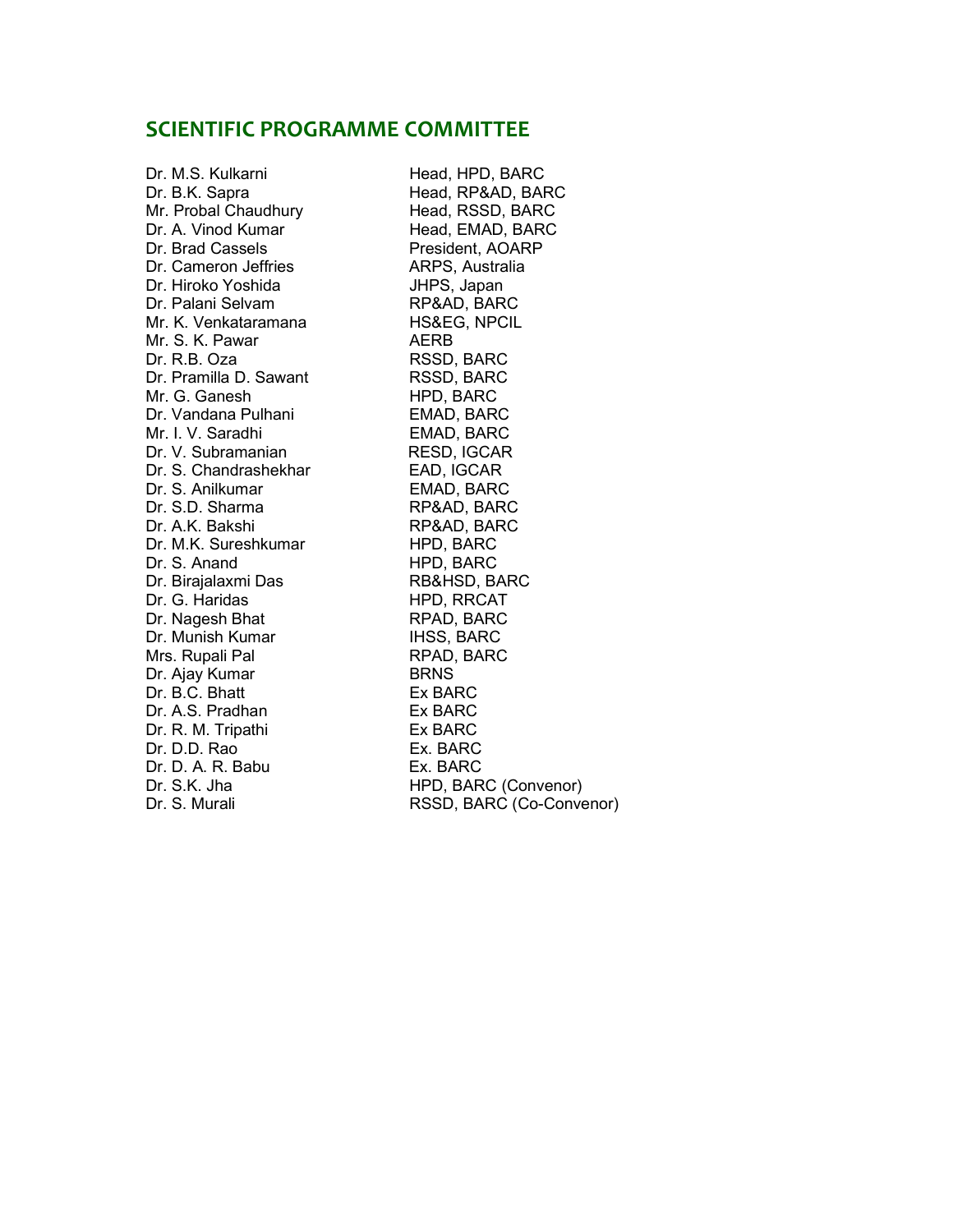### LOCAL ORGANIZING COMMITTEE

Mr. I.V. Saradhi **EMAD, BARC**<br>Mr. Kapil Deo Singh **EMAD, BARC** Mr. Kapil Deo Singh Dr. S. Anand HPD, BARC Mr. Arshad Khan RPAD, BARC Dr. V. Sathian RSSD, BARC Dr. M.K. Sureshkumar HPD, BARC Mr. R. V. Kolekar HPD, BARC Mr. Ranjit Sharma HPD, BARC Mr. Mukesh Sharma RSSD, BARC<br>Mr. Amit Jain RSSD, BARC Mrs. Chitra Subramanian HPD, BARC Mr. Tanmay Sarkar HPD, BARC Mr. Manish K Mishra **EMAD, BARC** Mr. Rajesh Sankhla RSSD, BARC Mrs. Rupali Kamat Karpe EMAD, BARC

RSSD, BARC Mr. G. Ganesh HPD, BARC (Convenor) RPAD, BARC (Co-Convenor)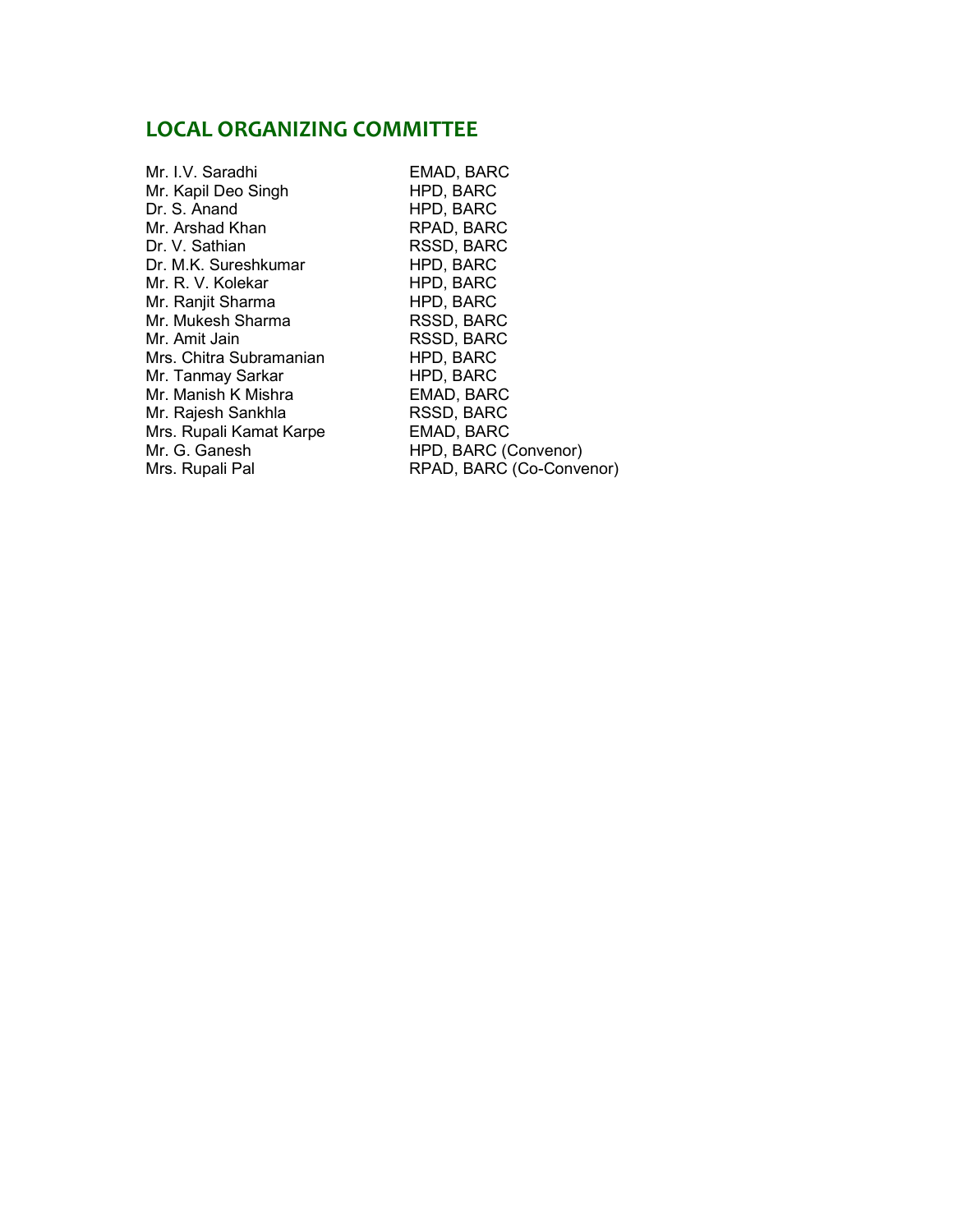## Important dates

| $\mathbf 1$ | <b>Abstract submission starts</b>         | 10/05/2022 |
|-------------|-------------------------------------------|------------|
| 2.          | Last date for abstract submission         | 30/06/2022 |
| 3.          | Intimation of acceptance of abstract      | 15/09/2022 |
| 4.          | <b>Registration begins</b>                | 15/07/2022 |
| 5.          | Early bird Registration and accommodation | 15/10/2022 |
|             | request (up to)                           |            |
| 6.          | On the spot registration allowed (up to)  | 06/02/2023 |

### REGISTRATION

Registration is pre-requisite for attending the conference and presenting a paper. Request for registration will be taken through online form available on website from 15<sup>th</sup> July 2022 onwards. Registration fee payable is listed below:

|                              | Amount payable (INR)           |                               |
|------------------------------|--------------------------------|-------------------------------|
| Type of registration         | Early bird up to<br>15/10/2022 | Late or on the<br>spot 6/2/23 |
| <b>IARP Member</b>           | 10000                          | 12000                         |
| Senior Citizen (IARP Member) | 5000                           | 5500                          |
| Non IARP member              | 15000                          | 15500                         |
| <b>Accompanying Person</b>   | 8000                           | 8500                          |
| Student delegate (Indian)*   | 5000                           | 5500                          |
| Trade delegate (Indian)      | 20000                          | 25000                         |
| Foreign delegate             | 600\$                          | 650\$                         |
| Student delegate (Foreign)   | 200\$                          | 250\$                         |

\* To encourage the participation of young students, financial assistance to the deserving under graduate / post graduate students of Universities will be provided subject to the availability of funds. Certificate from Head of the Institute/Department is mandatory.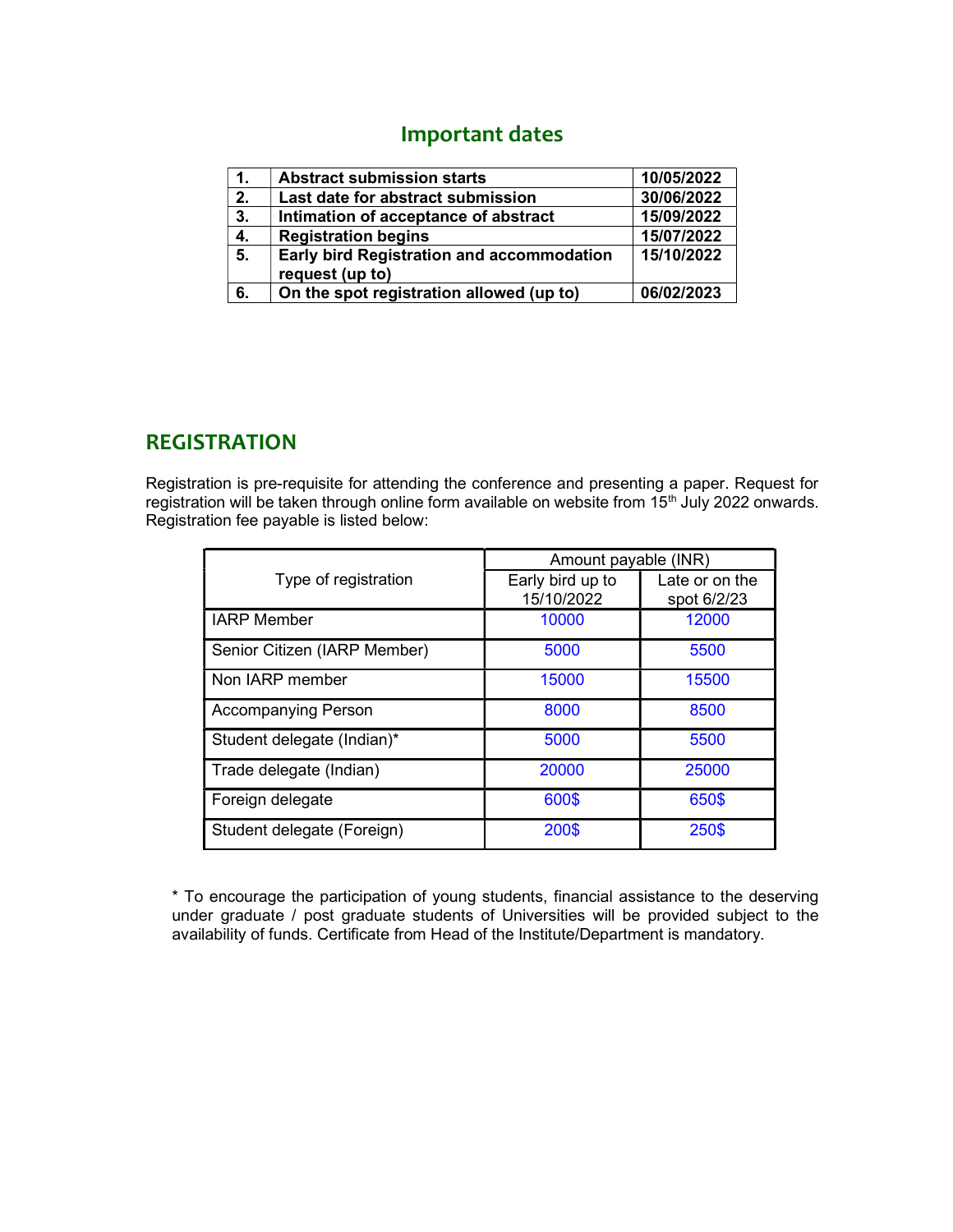## IRPA SCIENTISTS AND PROFESSIONALS AWARDS-2023

IRPA Young Scientists and Professionals Awards In Radiation Protection

## IARP AWARDS-2023 (for Indian Nationals only)

Eminent Indian nationalsworking in the field of radiation protection will be honored by bestowing the following awards:

- 1. Dr A. K. Ganguly Memorial Oration Award
- 2. Dr K. G. Vohra Memorial Lecture Award
- 3. Shri A. Nagaratnam Memorial Oration Award
- 4. Dr A. K. Ganguly Research & Development Award
- 5. Dr A. R. Gopal Ayengar Young Scientist Award
- 6. Meritorious Radiological Safety Award
- 7. Meritorious Operational Health Physicist Award
- 8. Dr P. R. Kamath Radiation Environmentalist Award

#### Dr A. K. Ganguly Best Essay Award

It is planned to organize a pre -congress outreach programme for students from various schools & colleges in and around Mumbai. An essay competition will be conducted for the students participating in the programme. Winners of the competition will be awarded "Dr A. K. Ganguly Best Essay Award" during the AOCRP6.

Nominations / applications are invited for the above-mentioned awards. Secretary, IARP (smurali@barc.gov.in, mrliyengar@gmail.com) may be approached for obtaining more information about these awards. Information on awards can also be found in the IARP website (www.iarp.org.in) and AOCRP6 website (www.aocrp6.com)